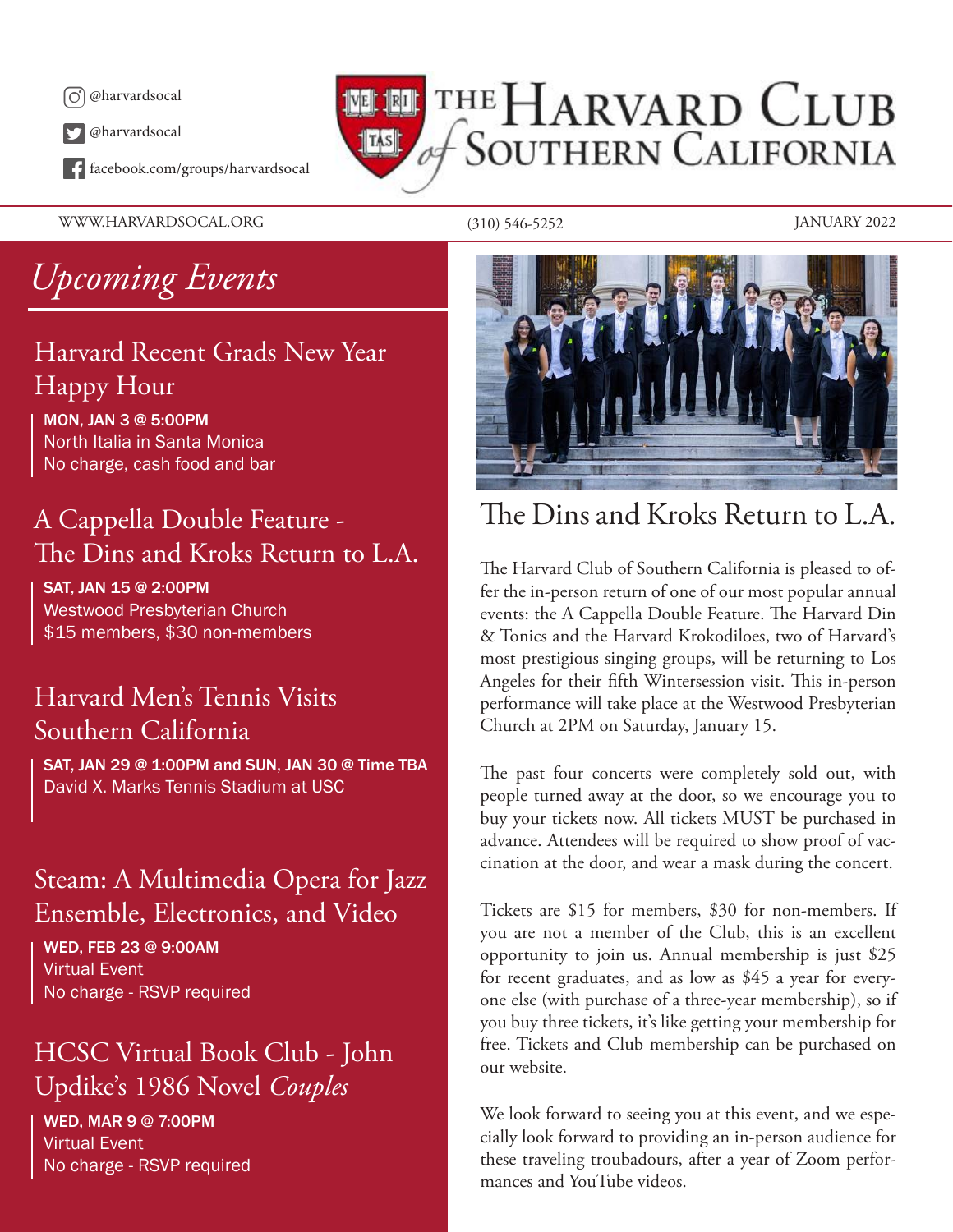

# **President's Letter from Joan Chu Reese '85**

Happiest Holidays to all Harvard Club of Southern California members from your club's board! With the end of the year approaching, it's time to take stock of one's life, frantically search the internet for a gift that actually might arrive in time for Christmas, continue to wait for that special Hannukah present to make it through the supply chain, and most importantly, eke out some precious time with family and friends in a safe and sane manner. And of course, to give as generously as possible to those who need help now and through the year. There are some possible ways to do so in this very newsletter!

Whatever your plans, consider this – it's never too soon to get involved with your club. We have so many ways to do so, and volunteers and board members are what keep your club vibrant and successful. Please consider joining us!

We particularly welcome recent grads and those who are new to the Southern CA region or to club activities. Even now as your President, I recall not that long ago when I was on the (perceived) outside looking in, asking a board member how to get involved. She suggested I start small and put on an event. Well, that didn't seem that small to me, but she offered to help and explained that something that attracted even 15 people would be a success. Little did I know that the HCSC had VPs of Programs (currently Madeleine Mejia EdM '00 and Maiya Williams Verrone '84) who were ready with ideas for possible events, speakers, or outings, and the club has always encouraged that members organize events that they themselves would love to attend.

Putting on an event (it was a Welcome to Your City gathering at my favorite local restaurant) turned out to be much easier than I thought, and actually a whole lot of fun reconnecting/meeting with other alums. And the board turned out to be an incredibly warm and welcoming group of smart and interesting people. How could it not? The board is simply a reflection of the Harvard community at large.

So…for your overachievers out there, I'd like to invite you to think about getting involved by putting on an event sometime in 2022, learning more about the board, and possibly running for a board director seat. The board process starts each fall, new members are elected in the new year, and start their terms in July.

If interested, please reach out to harvardsocal@gmail.com. I look forward to hearing from you and more importantly, working with you in the future (please! I'm tired!). Enjoy the rest of 2021 in the meantime!

**President** Joan Chu Reese '85

**Executive Vice President** Gary Barkin '86, JD '93

**Vice Presidents Communications** John McHugh MD '94 Pooja Nair JD '11

**Vice Presidents Finance/Financial Aid** John Luna '03 Corey Mazza '08

**Vice Presidents Membership** Marsha Hirano-Nakanishi EdD '81 Matthew Stasior '87

**Vice Presidents Orange County** German Enciso HMS Research Fellow '07-'09 A. J. Rogers MD '79

**Vice Presidents Programs** Madeleine Mejia EdM '00 Maiya Williams Verrone '84

**Vice Presidents Radcliffe** Elizabeth Gillis '82 Kay Park '87

**Vice Presidents Schools** Harry Kim '86 Eva Plaza '80

**Secretaries** Jennifer Hsu '95 Lisa Watanabe-Peagler '02

**Past President** Patric M. Verrone '81

**HAA Regional Director** Kay Park '87

#### **BOARD MEMBERS**

Steven M. Arkow '84 Jonathan Aibel '91 Joanna Chan '02 Laura Gomez '86 Karen Hernandez MBA '00 Michael Kline '88 Jade Le '10 Maurice Levin '78, MBA '84 Adia Matthews '10, MBA '15 Sonia Molina DMD '89, MPH '89 George B. Newhouse '76 E. Dryden Pence III '82 Andy Riemer EdM '18 Joe Rogers '86 Ethel Seminario-Laczko EdM '84 Peter Shimamoto JD '85 Brittany Wang<sup>'</sup>17 Kenneth S. Williams '78

#### **CLUB NEWSLETTER/ WEBSITE**

Terry Nathan (310) 546-5252 email: HarvardSoCal@gmail.com

This newsletter accepts items for publication. Materials must be submitted by the 12th of the prior month to appear in the following newsletter. Please include a phone number or email address with all submissions. Email submissions to: HarvardSoCal@gmail.com.

Harvard Club of Southern California 1020 Manhattan Beach Blvd, Suite 204 Manhattan Beach, CA 90266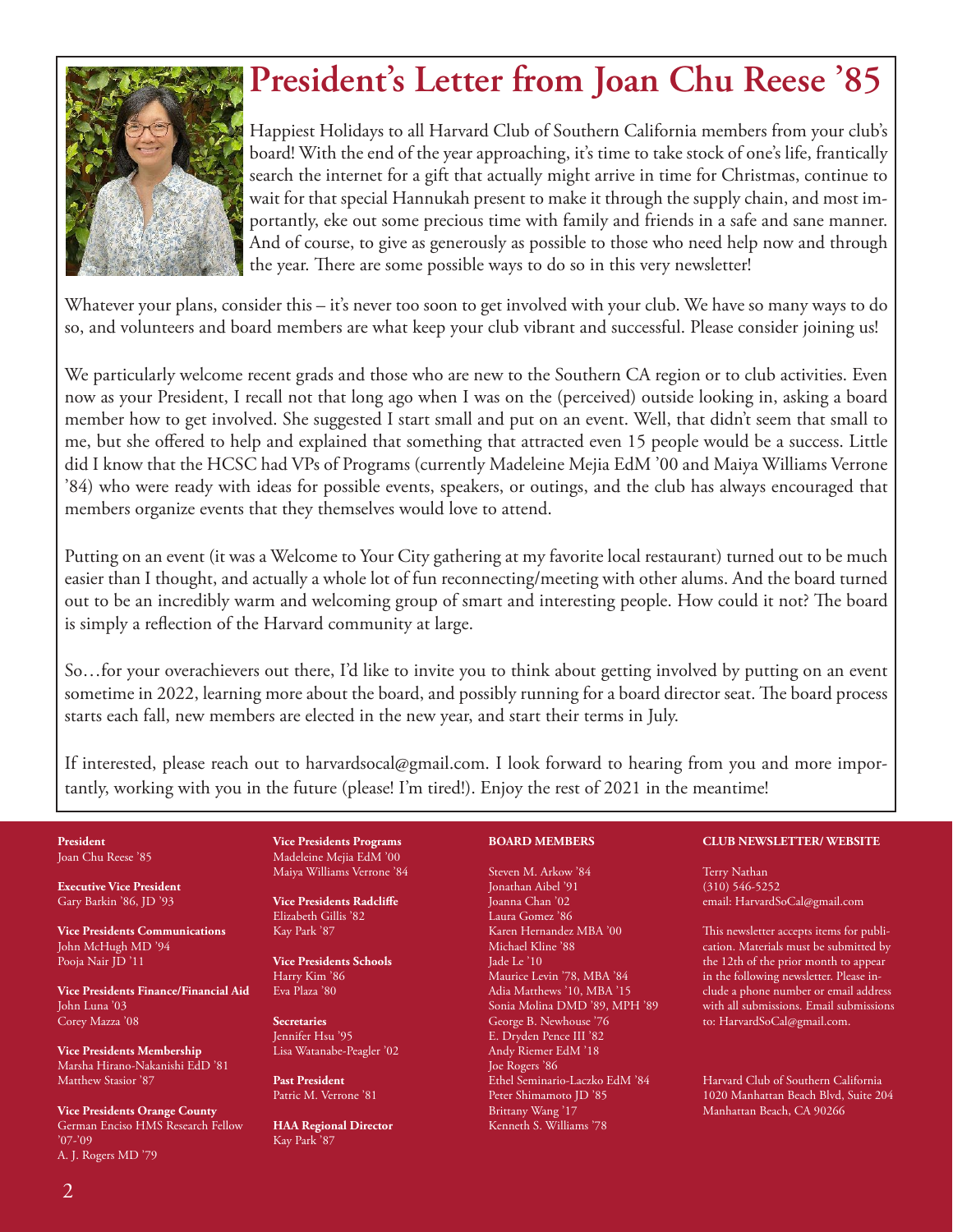### Harvard Speakers Bureau: Professor Fiery Cushman

On December 2, 2021, HCSC joined the Harvard Clubs of Hawaii, Maui, Santa Barbara, and San Diego for a virtual lecture by Harvard Professor Fiery Cushman '03, Ph.D '08. Professor Cushman's research aims to organize the complexity of moral judgment around basic functional principles. His laboratory investigates these issues using a wide range of methods, including surveys, laboratory behavioral studies, psychophysiology, infant and child research, functional neuroimaging, economic games and formal modeling. The ultimate goal is to use the moral domain to understand phenomena of more general importance: the balance between learned and innate contributions to cognition; the human capacity to explain, predict and evaluate others' behavior; the relationship between automaticity and control; and the architecture of learning and decision-making in a social context.

### Human Advantage in an Age of Technology and Turmoil

On December 9, 2021, Oxford professor Viktor Mayer-Schonberger spoke about his new book *Framers: Human Advantage in an Age of Technology and Turmoil* in a Zoom discussion with the HCSC community. He discussed the premise of the book that the power of human cognition lies in our ability to imagine actionable options beyond the obvious, and the way that this ability impacts innovation in business, science, and the arts.





# *Upcoming Events*

## Harvard Recent Grads New Year Happy Hour

Come ring in the new year with new friends! We'll be meeting at North Italia for Happy Hour. The Happy Hour menu ends at 6PM, so arrive early if you'd like to take advantage of the prices! We will be outside on their patio. Please wear layers. Just a reminder to please bring proof of vaccination to comply with Los Angeles County rules. Hope to see you!

MON, JAN 3 @ 5:00PM North Italia, 1442 2nd Street, Santa Monica, CA 90401 No charge, no host food and drinks

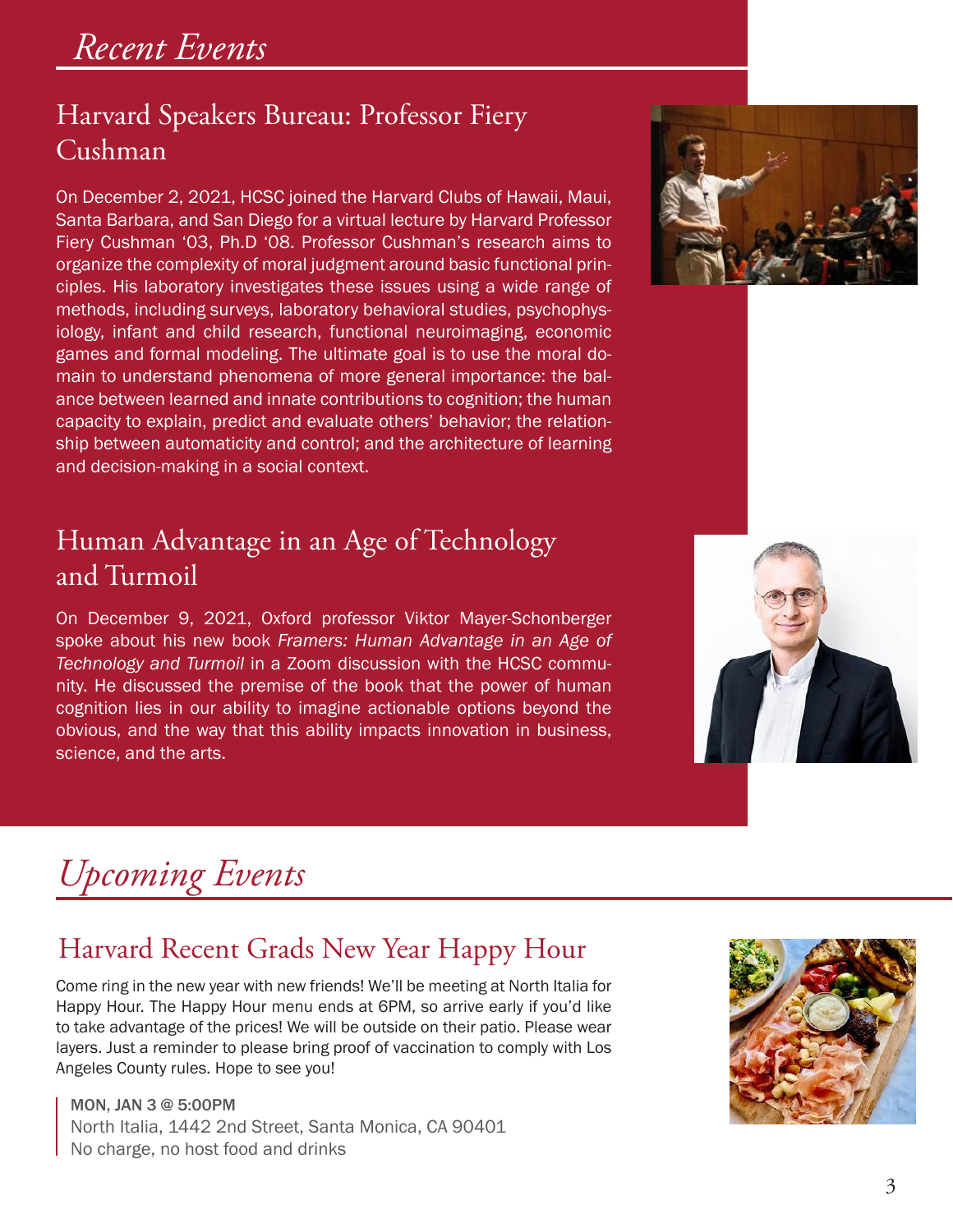*Upcoming Events*

### A Cappella Double Feature - The Dins and Kroks Return to L.A.

Join the Harvard Club of Southern California in welcoming two of Harvard's most prestigious a cappella groups as they return to Los Angeles. The Harvard Din & Tonics and the Harvard Krokodiloes will be performing at the Westwood Presbyterian Church.

SAT, JAN 15 @ 2:00PM Westwood Presbyterian Church \$15 members, \$30 non-members

## Harvard Men's Tennis Visits Southern California

Building on a successful fall campaign, the Harvard men's tennis team will return to competition this winter, with a special tournament invite to play the top-ten ranked USC Trojans on January 29-30, 2022 at the ITA Kickoff Tournament at USC Marks tennis stadium. The Harvard men's tennis team is coming off of an excellent fall season, in which the Crimson saw multiple top finishes at tournaments.

SAT, JAN 29 @ 1:00PM AND SUN, JAN 30 @ TIME TBA David X. Marks Tennis Stadium at USC Prices vary

### Virtual Event (Radcliffe) - Steam: A Multimedia Opera for Jazz Ensemble, Electronics, and Video

A presentation from 2021–2022 Frances B. Cashin Fellow David Dominique, who is a composer, performer, and music theorist. In the summer of 2020, he took a spontaneous break from music to cover the Black Lives Matter movement in Richmond, Virgina; now, he is synthesizing the journalistic materials he gathered to create a suite of works for electroacoustic jazz ensemble.

WED, FEB 23 @ 9:00AM Virtual Event via Zoom No charge (pre-registration required)

### HCSC Virtual Book Club - John Updike's 1986 Novel *Couples*

Join fellow HCSC members to discuss John Updike's 1986 novel *Couples*. This is the first in a series of HCSC Book Club events, in which we will discuss the work of one Harvard-affiliated author every quarter. Attendance will be limited to ten people, so sign up early!

WED, MAR 9 @ 7:00PM Virtual Event via Zoom No charge (pre-registration required)







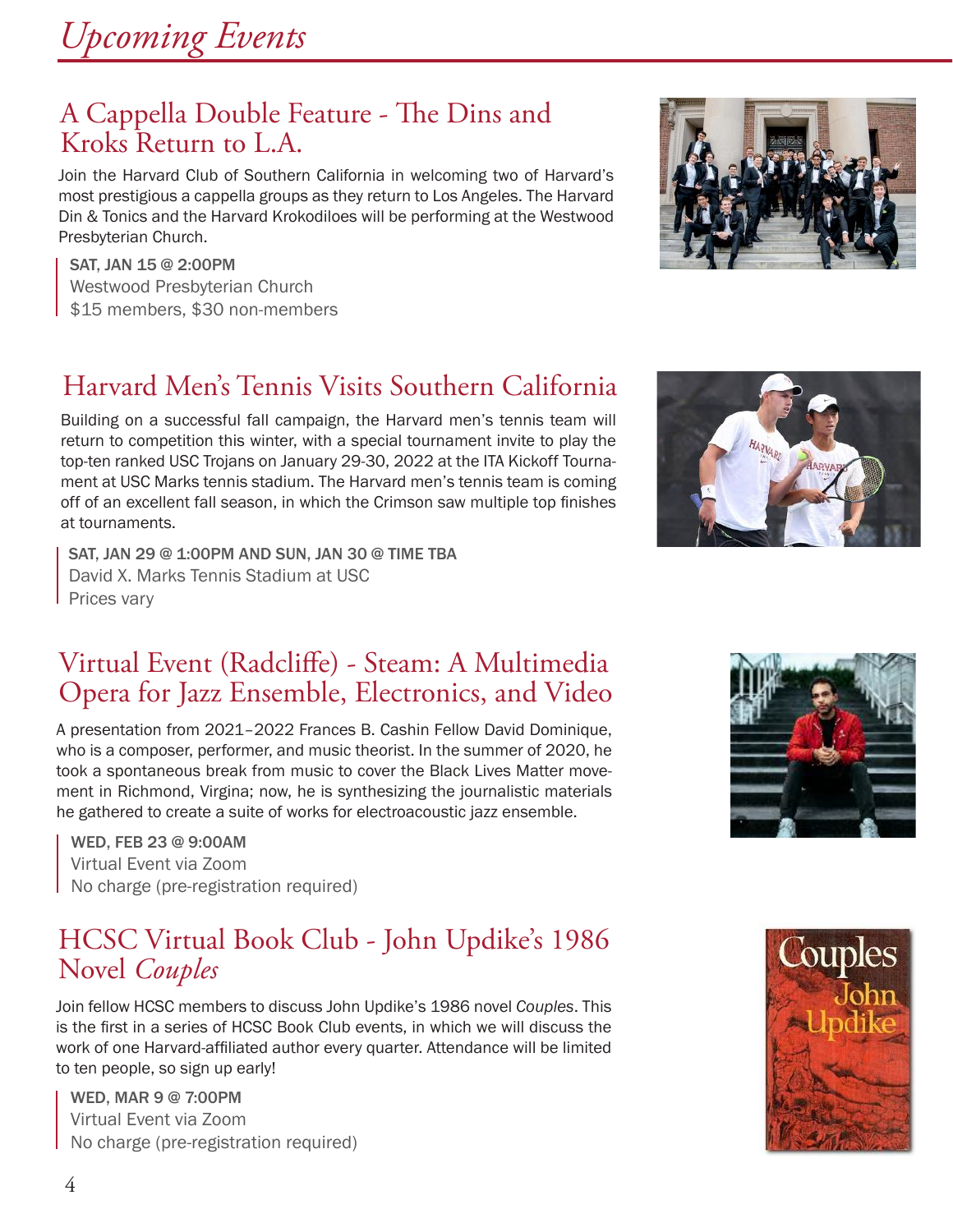

*HCSC President Joan Chu Reese '85, John Luna '03, and Michael Kline '88*



*Adia Matthews '10, MBA '15, German Enciso HMS Research Fellow '07-'09, and Sonia Molina DMD '89, MPH '89*

## **Winter HCSC Holiday Open House**

Goodbye 2021! Following a long-standing tradition, board members gathered for the December board meeting and combined the month's board business with a little holiday cheer! Given the pandemic, we moved the holiday festivities outdoors and were relieved to have a beautiful Southern California afternoon after the rains. Given the long and eventful year, it was so nice to be able to see each other for a taco lunch, dessert potluck, ugly/sparkly/creative sweater contest (proudly claimed by Karen Hernandez MBA '00, Sonia Molina DMD '89, MPH '89, and Betsey Gillis '82, Vice President, Radcliffe, respectively) and recipe/favorite takeout restaurant recommendation exchange. Board members celebrated another year's worth of programming, committee work, and dedication to the growth and health of the Harvard Club of Southern California. Big thanks go to Madeleine Mejia EdM '00 (Vice President, Programs) and Gary Barkin '86, JD '93, Executive Vice President for planning the event, which was held at the home of Joan Chu Reese '85, President. The board wishes all HCSC members a healthful and happy holiday season!



*Dryden Pence '82, George Newhouse, '76, and Ethel Seminario-Laczko EdM '84*



*Joe Rogers '86, Karen Hernandez MBA '00, and Jade Le '10*



*Jennifer Hsu '95, Kay Park '87 and Harry Kim '86*



*Marsha Hirano-Nakanishi EdD '81 and Ken Williams '78*



*Laura Gomez '86 and Gary Barkin '86, JD '93*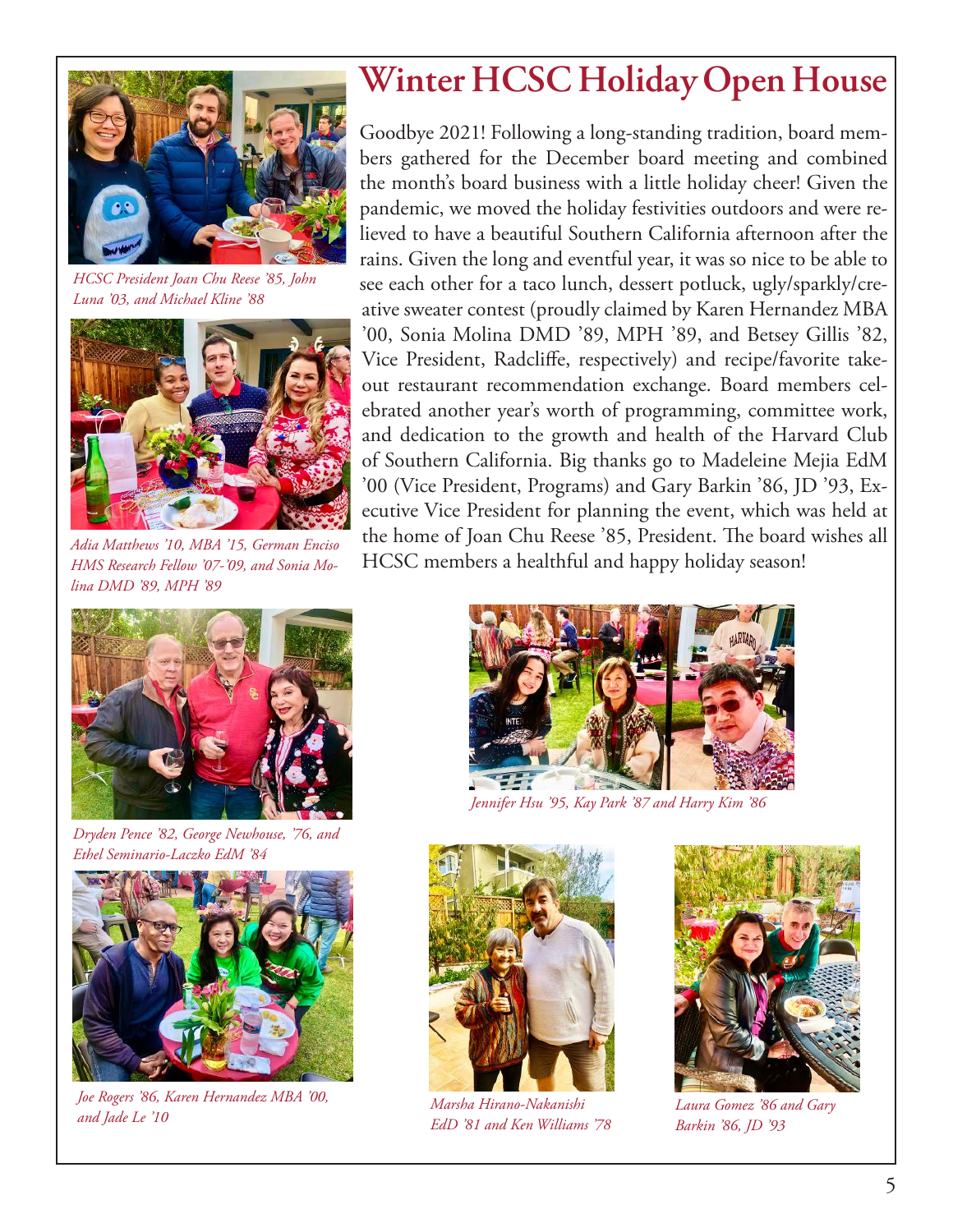## *Q&A from 02138:* Mayowa Jolayemi '23



Mayowa Jolayemi '23, a concentrator in Economics, was born in Lagos, Nigeria and resided in Bellflower before college. She graduated from Richard Gahr High School in Cerritos where she served as Student Body President. She was an undersecretary general for the Model UN team and was the student representative for her district's finance and audit committee. She also participated in the Aspen Ideas Festival as a Bezos Scholar. She is a junior residing in Currier House. At Harvard, she is the Expeditions Chair for Women in Business and the Director of Sponsorships for Harvard Model Congress Middle East. She also works as a student coordinator for the Harvard Financial Aid Initiative in the Griffin Financial Aid Office and served on a few student liaison teams for the Institute of Politics' Fellows & Study Groups program. This past summer, she interned at the Boston Consulting Group's LA office, and conducted a medical mission trip to the Central African Republic with African Christian Fellowship.

#### *HCSC: When was the first time you visited Harvard and what were your impressions at that time?*

MJ: My first time visiting Harvard was at Visitas. Initially, I thought how easy it would be to get lost because all the buildings were red brick! But my first major impression was sitting in my host's Canaday common room, looking through the window as students filtered around the yard. I thought to myself, "I could definitely spend four years here."

#### *HCSC: What was your favorite class (or professor) and why?*

MJ: My favorite class was definitely Ec50: Using Big Data to Solve Social and Economic Problems," taught by Raj Chetty. It combined statistical analysis with relevant economic applications. The summer before my senior year, I went to the Aspen Ideas Festival and decided to attend a talk on economics and social mobility in the United States. Sitting in that room, I was enamored by the kinds of problems the speaker was using economics to address, and I decided then that I would major in economics, regardless of where I went. It was not until spring of my freshman year, as I entered Ec50 during shopping week, that I realized that Raj Chetty was that speaker that inspired me so long ago.

#### *HCSC: Do you have any suggestions if you were president of Harvard?*

MJ: I would suggest they make the quad sophomore housing, and have people move to the river for their junior and senior years. I'm a proud quadling, but I think much of the stigma associated with living in the quad comes from the fact that it's an experience that only affects a quarter of Harvard's population. The quad would be a great place to continue building community within classes, much like the yard is for first-years, and by junior and senior year students would have a close bond with those in their class. The quad would become a rite of passage for Harvard students, and housing would seem much more equitable.

#### *HCSC: What do you miss most about Southern California (other than the weather, food and family)?*

MJ: I miss driving. Don't get me wrong – I so appreciate the public transportation around Harvard and I don't mind the walk from the quad anymore. But sometimes it's nice to be able to hop in a car, turn on the heat (more relevant here), put on my favorite playlist, and drive around.

#### *HCSC: How did you manage the transition to virtual classes?*

MJ: I tried to structure my classes so I would take most of my lecture courses virtually (as the experience in those wouldn't be that different virtually and in-person).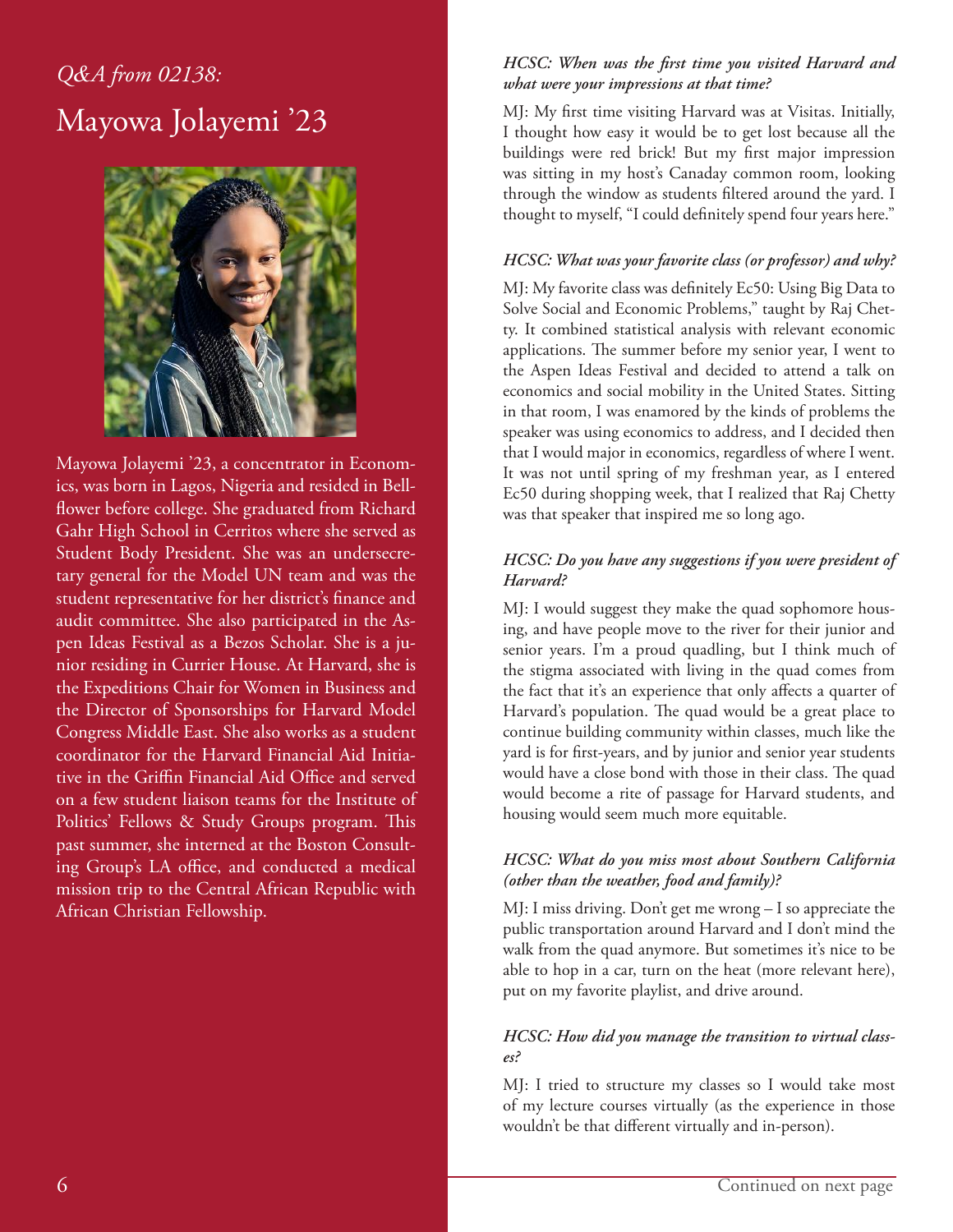#### Continued from page 6

#### *HCSC: How did you spend fall and spring semesters last year?*

MJ: I enrolled in classes both semesters. I spent fall semester in Los Angeles with my family (Harvard from home!), and got an apartment near campus with some of my blockmates, which gave us a taste of adult life (cooking for ourselves, taking out the trash, etc.) that we typically may not have experienced at Harvard.

#### *HCSC: What do you intend to do this summer?*

MJ: Last summer I did a consulting internship at BCG LA and I signed a return offer with them for post-grad, so I am looking to try something different and fun next summer. I'm studying abroad in Spain next semester, so I may extend my study abroad and stay in Europe for the summer. I'm also thinking of working with a global nonprofit focused on economic growth in the developing world. Next summer is the one thing not set in stone for me, so I am enjoying researching different opportunities and exploring my options.

## *Welcome to New Members...*

The Harvard Club of Southern California welcomes the following new members:

| Jean Barrett '77               | Stefan Lukianov AM '19, PhD '19 | Jonathan Smart '12                |
|--------------------------------|---------------------------------|-----------------------------------|
| Karrye Braxton '82             | Felicia Madrigal '89            | Jessica Stansell ALB '21          |
| Mai-King Chan '06              | Edward Monahan '12              | Sarah Smyth MUP '21               |
| Kwame Granderson JD '96        | Amir Radfar HMSEE '21           | Chloe Soltis MLA '21              |
| Phillip Himelstein JD '75      | Pavel Raifeld '03               | Laura Van Winkle '97              |
| Wenjie Huang LITP '99, MPA '00 | Kathryn Short EDLD '18          | Bernadette Walsh-Gonzalez EdM '95 |
| Christophe Kleinhen '10        | Danielle Simmons JD '08         | Yong Yoon '84                     |





*Harvard's Shared Interest Groups*

## **The First Generation Harvard Alumni**

The First Generation Harvard Alumni (FGHA) Special Interest Group aims to support those who are one of the firsts in their family to attend college (both current students and alumni). FGHA

helps current students navigate Harvard through mentoring, advocacy, scholarship, and networking opportunities. FGHA also supports the advancement of the global network of Harvard first generation alumni. Members of the FGHA SIG are students/alumni who are/were first-generation college students themselves and/or those who support the needs of this community. To become a member at the national level, login with your key and sign up here: https://firstgeneration.sigs.harvard.edu/memsub.html. To stay updated at the local SoCal/LA Chapter level, sign up for the local listserve here: www.tinyurl.com/FGHALA. To learn more and/or get more involved in SoCal/ LA, please contact Jade Le--HCSC Board Member and FGHA LA Chapter Leader--at jadele@post.harvard.edu.